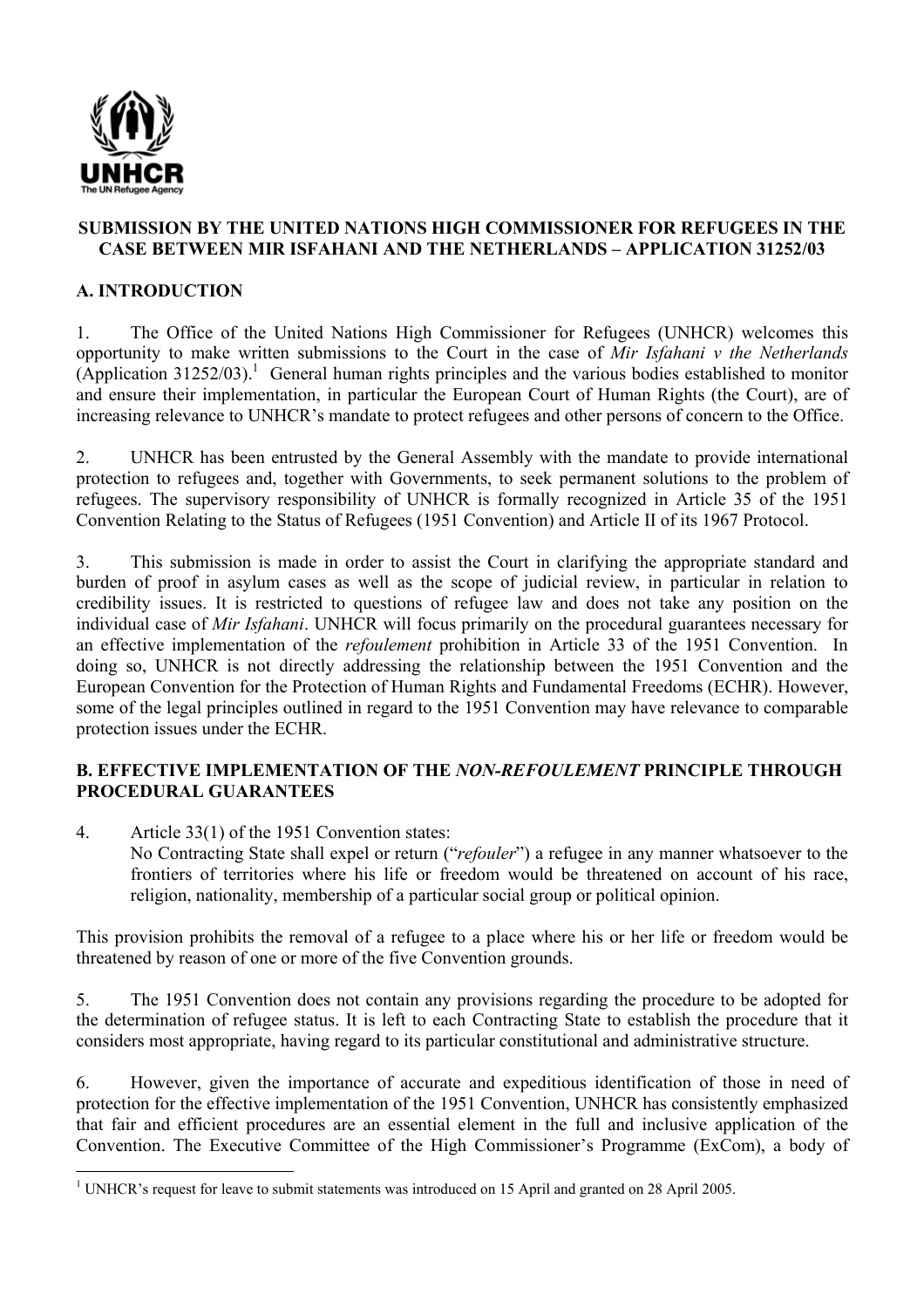State representatives to guide UNHCR's policy, has repeatedly underlined the importance of proper procedures for determining refugee status<sup>2</sup> and has outlined a number of basic requirements for such a procedure. It has also requested that UNHCR elaborate a Handbook containing the basic requirements to be met in the refugee status determination procedure (RSD). The procedural standards contained in the Handbook are based on State practice at the time and UNHCR's own experience in conducting mandate recognitions.<sup>3</sup> UNHCR has also issued a "Note on Burden and Standard of Proof in Refugee Claims", dated 16 December 1998 (see attachment 1). Most recently, in the context of the Global Consultations on International Protection, UNHCR submitted a background document on fair and efficient asylum procedures.<sup>4</sup> The recommendations below are based primarily on these documents.

# **C. THE DUTCH ASYLUM PROCEDURE**

7. UNHCR has on a number of occasions expressed its concerns with regard to some provisions of the Dutch asylum procedure.<sup>5</sup> The case at hand is illustrative in particular of two problematic aspects of the current Dutch asylum system:

(i) burden of proof and standard of proof as regards credibility*,* especially for asylum-seekers without documentation, and

(ii) the limitations of judicial review of the first instance assessment.

#### **(i) Burden of Proof and Standard of Proof as regards Credibility***,* **especially for Asylum-seekers without Documentation**

#### **Description of the Dutch Practice**

-

a) Standard and burden of proof in regular cases

8. According to Article 28 of the Dutch Aliens Act, applications for asylum are in first instance examined and decided by the Minister for Aliens Affairs and Integration - in practice the Immigration and Naturalization Department (IND), an authority working under this Minister's responsibility. In examining the application and assessing the credibility of the asylum-seeker's statement, the IND has a considerable margin of appreciation.

9. The general principle concerning the burden of proof in asylum cases is laid down in Article 31 paragraph 1 of the Aliens Act 2000: an application for an asylum-related residence permit will be rejected if the alien did not make it plausible that his or her application was based on circumstances which, by themselves or in connection with other facts, form a legal basis for granting the permit.<sup>6</sup> The Council of State, the highest judicial authority in asylum cases, has interpreted this paragraph as placing on the asylum-seeker the burden of making "the facts and circumstances underlying his or her application plausible".<sup>7</sup>

 $2 \text{ ExCom Conclusion No. 8 (XXVIII) of 1977, para. (a) (see attachment 2); ExCom Conclusion No. 28 (XXXIII) of 1982, para.$ (c); ExCom Conclusion No. 29 (XXXIV) of 1983, para. (h); ExCom Conclusion No. 65 (XLII) of 1991, para. (o); ExCom Conclusion No. 71 (XLIV) of 1993, para. (i); ExCom Conclusion 74 (XLV) of 1994, para. (i); ExCom Conclusion No. 82  $(XLVIII)$  of 1997, para. (d) (ii) and (iii); ExCom Conclusion No. 93 (LIII) of 2002, para. (a).

 $3$  UNHCR Handbook on Procedures and Criteria for Determining Refugee Status, Geneva 1979, reedited 1992.

 $4$  Global Consultations on International Protection,  $2<sup>nd</sup>$  meeting: Asylum Processes (Fair and Efficient Asylum Procedures) EC/GC/01/12 of 31 May 2001 (see attachment 3).

<sup>&</sup>lt;sup>5</sup> 'Implementation of the Aliens Act 2000: UNHCR's Observations and Recommendations', of July 2003 (see attachment 4); Comments by the Office of the United Nations High Commissioner for Refugees to the draft text of the Aliens Decree, 13 September 2000 (see attachment 5); Comments by the Office of the United Nations High Commissioner for Refugees to the draft text of the Aliens Law adopted by the Second Chamber of Parliament, 12 July 2000 (see attachment 6).

<sup>&</sup>lt;sup>6</sup> Legal bases for granting this status are laid down in Article 29 Aliens Act 2000.

<sup>7</sup> Council of State, 30 November 2004, 200405142/1.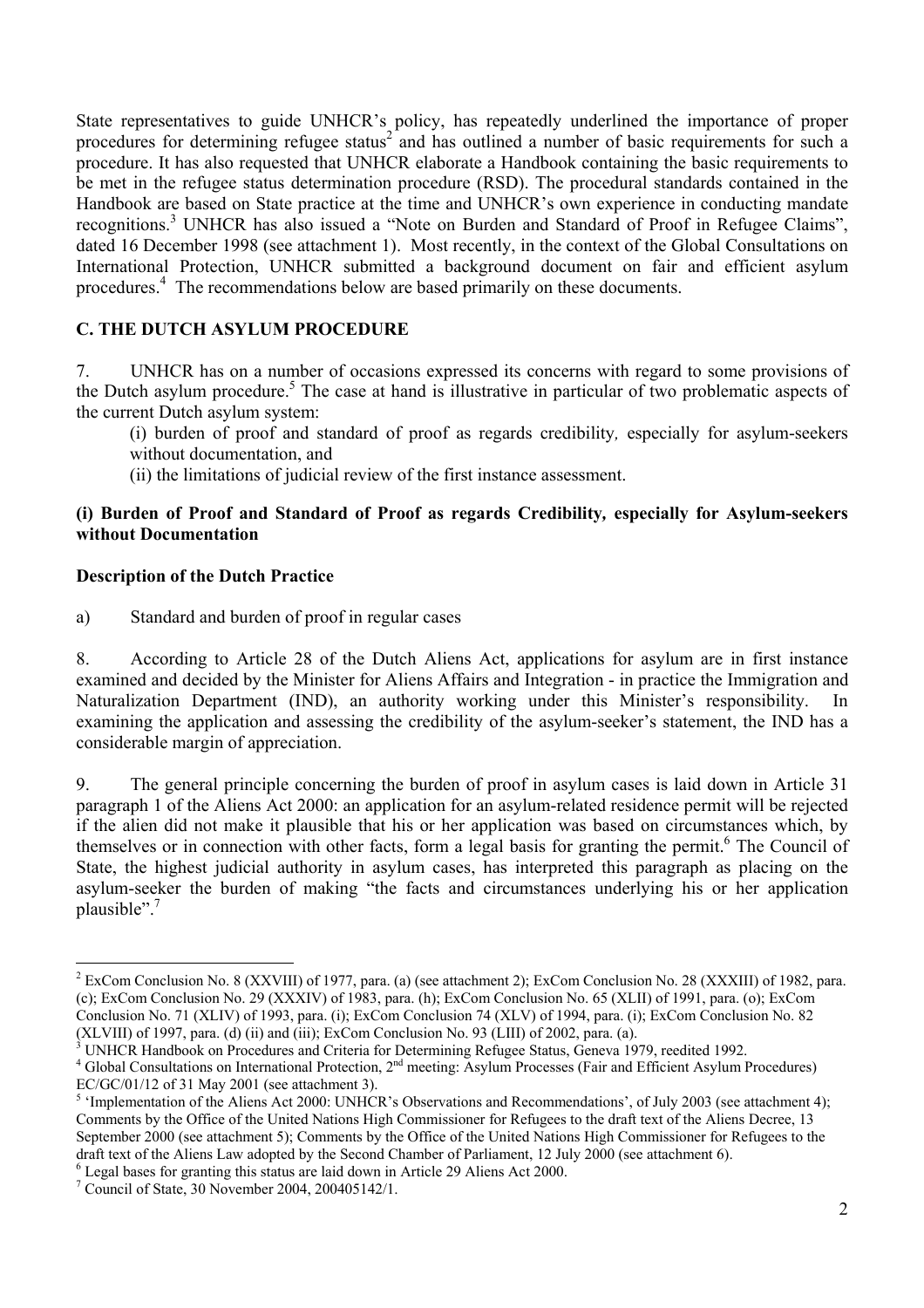10. In its jurisprudence, the Council of State acknowledges that most asylum-seekers are not able to substantiate their claims with convincing proof. Accordingly, a full establishment of facts is substituted by a credibility assessment. If the first instance asylum authority, the IND, considers the asylum-seeker's account credible, it holds the account of facts and circumstances to be true.<sup>8</sup> Thus, the asylum-seeker is considered to have met the standard of proof concerning the establishment of the facts if a positive credibility assessment is made by the IND.

11. To guide decision-makers in assessing the credibility of asylum claims, the Minister has laid down policy regulations containing detailed standards to be applied. The general rule in these policy regulations is that the account of the asylum-seeker is considered to be credible if he or she has answered the interviewer's questions as completely as possible and if his or her account is generally consistent, not improbable and compatible with country of origin information.<sup>9</sup>

12. As set out above, according to the Council of State's position it is the responsibility of the asylumseeker to substantiate his or her claim. On that basis, it ruled in several cases that it is not the responsibility of the interviewer to elicit the merits of the claim by posing questions, but it is the responsibility of the asylum-seeker to bring forward the reasons for his or her flight, mainly during the interview.10 The Council of State thereby limits the responsibility of the interviewer to inform the asylumseeker about which issues are relevant for the asylum claim (and should therefore be addressed in the interview) and to inform him or her about the privacy regulations which ensure the confidentiality of the information given. $11$ 

13. In the policy regulations on credibility assessment, no specific reference is made to the credibility assessment of the accounts of traumatized persons or victims of torture. According to the general trend in the jurisprudence, the asylum-seeker's argument that he or she was not capable of explaining the merits of his or her claim comprehensively at the time of the interviews only has a chance of success if the reports of the interview give reason to believe that he or she could not answer the questions because of his or her mental state.<sup>12</sup>

### b) Higher Standard of Proof for Specific Cases

14. A higher standard of proof is required in certain cases listed in Article 31 paragraph  $2(a)$ –(f) of the Aliens Act 2000*, inter alia* if the applicant has not submitted all documents necessary for the assessment of the claim and the lack of documentation is attributable to him or her.<sup>13</sup> According to the Council of State, the asylum-seeker is required to submit documentary proof regarding each of the following: identity; nationality; travel route; and the reasons for leaving the country of origin.<sup>14</sup> According to the Council of State, the asylum-seeker is in principle always held responsible for lack of documentary proof,

<sup>-</sup><sup>8</sup> Council of State, 27 January 2003, 200206297/1, JV 2003/103; see also: Schuurmans, Bewijslastverdeling in een bestuursrechtelijke context, in: Nederlands Tijdschrift voor Bestuursrecht, 2004/1, p.1.

<sup>9</sup> Supra footnote 7 and C1/3.2 Aliens Circular 2000.

 $10$  See e.g. 28 December 2001, 200105344/2, JV 2002/73. During a standard interview on the merits (nader gehoor) the following routine is implemented. The asylum-seeker is asked to tell about the events which made him/her leave his/her country and is given the opportunity to give these accounts without interruption. After this phase more specific questions are asked by the interviewer.

 $11$  For more jurisprudence and information on this duty to inform the asylum-seeker, see e.g. T.P. Spijkerboer and B.P. Vermeulen, Vluchtelingenrecht Ars Aequi Libri, Nijmegen 2005.

<sup>&</sup>lt;sup>12</sup> See e.g. Council of State, 23 October 2003, 200304131/1, JV 2003/538 in which case reports of a psychologist were submitted. However, see also: Council of State, 26 November 2004, 200405301/1, NAV 2005/35. This line of reasoning also means that the principle that all merits relevant to the claim should be brought forward in first instance is applied strictly to traumatized asylum-seekers and victims of torture as well. See e.g. Council of State, 3 February 2004, 200305993/1, JV 2004/112 and 8 August 2003, 200303436/1, JV 2003/439.

 $13$  Article 31 paragraph 2(f).

<sup>&</sup>lt;sup>14</sup> C1/5.8.2 and C1/5.8.3 Aliens Circular 2000; Council of State, 23 October 2003, 200305029/1.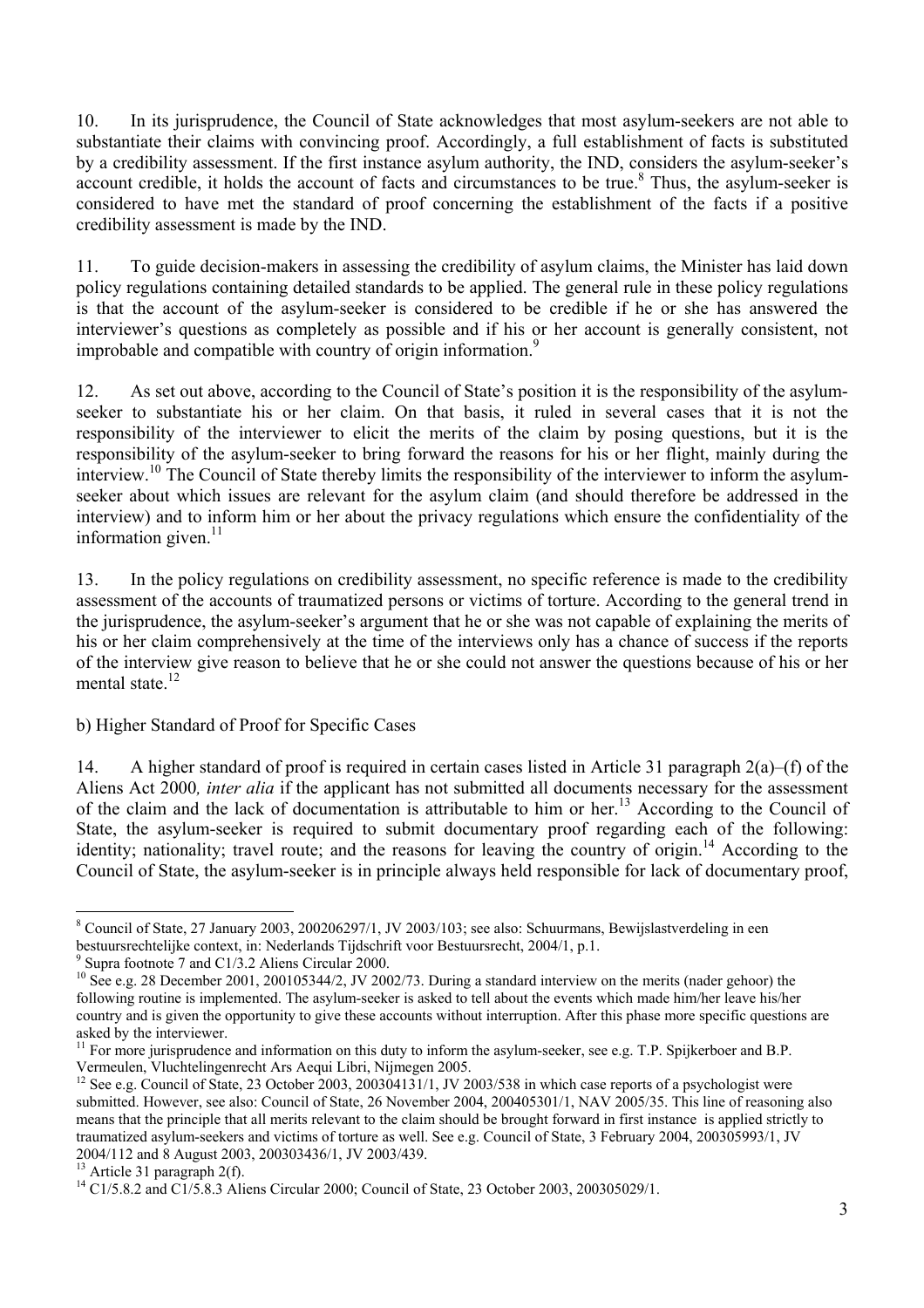as it is primarily up to him or her to substantiate his or her claim.<sup>15</sup> An exception is made only in special circumstances, for example if the asylum-seeker makes it plausible that he or she left the country of origin in an acute flight situation or if he or she was forced to hand over travel documents to the "travel agent" (smuggler) before entering a safe country.16 The argument that the asylum-seeker was dependent on the "travel agent" does not diminish the asylum-seeker's responsibility to substantiate his or her asylum claim at the higher standard of proof.<sup>17</sup> To UNHCR's knowledge, exceptions have not been found to be applicable in any judgement of the Council of State. The higher standard of proof is even applied in cases of vulnerable asylum-seekers such as minors or traumatized persons.18

15. Current jurisprudence holds that the IND has the primary role in determining which documents are "necessary" to assess the asylum claim and whether the asylum-seeker's explanation of his or her absence is credible. Only limited judicial review of these aspects is allowed.<sup>19</sup>

16. Where the lack of documents is attributed to the applicant, this regularly leads the IND to conclude that the sincerity and the credibility of the asylum-seeker's accounts are affected by this fact. Furthermore, the interpretation of the higher standard of proof required under Article 31 paragraph 2 (a)- (f) is laid down in jurisprudence of the Council of State. The Council of State ruled that in these cases the statements of the asylum-seeker shall not include any gaps, vagueness, incongruent changes, or contradictions.20 The asylum-seeker's statement should have a "positive persuasiveness" (*positive overtuigingskracht*) in order to meet the credibility standard.<sup>21</sup> The principle of the benefit of the doubt is not applied.

17. In its jurisprudence, the Council of State has upheld IND decisions in which some vague or surprising elements in the statements of the asylum-seeker were used to argue that the statements lacked positive persuasiveness, without providing a specific explanation as to why these elements led to the conclusion that the entire statement was not considered to be credible.<sup>22</sup> Furthermore, when assessing the credibility of the accounts, the IND is not required to distinguish between elements which do or do not relate to the core motives for flight.<sup>23</sup> It therefore appears that in these cases any vagueness, contradiction or gap in the asylum-seeker's account may, without further motivation, lead to the conclusion that his or her whole claim is not considered to be credible. During 2002 the Ministry of Justice concluded in 77.6 to 88.5 percent of all asylum cases that the asylum-seeker did not have "sufficient documents"<sup>24</sup> and UNHCR estimates that this percentage has not significantly decreased since then.

<sup>17</sup> Council of State, 23 January 2004, 200306979/1, JV 2004/14 and 23 September 2004, 200405455/1, JV 2004/430.

21 Council of State, 27 January 2003, 200206297/1, JV 2003/103.

<sup>-</sup>15 Council of State, 15 March 2005, 200500388/1.

<sup>&</sup>lt;sup>16</sup> C1/5.8.2 and C1/5.8.3 Aliens Circular 2000.

<sup>&</sup>lt;sup>18</sup> For example, the Council of State quashed judgments of District Courts in which the court had taken the young age of the asylum-seeker into account and therefore concluded that the lack of documents was not attributable to the asylum-seeker (Council of State, 8 May 2003, 200301405/1, JV 2003/ 287). For similar judgements on a handicapped asylum-seeker, a sick asylum-seeker and a victim of human trafficking Council of State, 27 November 2003, 200305667/1. 10 December 2004, 200408632/1, JV 2005/57 and 15 April 2005, 200410352/1.

<sup>&</sup>lt;sup>19</sup> Council of State, 31 October 2002, 200304638/1, JV 2003/2.

<sup>&</sup>lt;sup>20</sup> The relevance of the condition "concerning relevant specifics" (op het niveau van relevante bijzonderheden) applied in the Council of State's standard argumentation has so far not been clarified by the Council of State. See also para 17.

 $^{22}$  Council of State, 11 August 2003, 200304080/1, JV 2003/441. For comparison with a case where the higher standard of proof is not applied and such a conclusion is required: Council of State, 22 August 2003, 200303352/1, JV 2003/451.

 $\frac{23}{23}$  Council of State 28 December 2001, 200105344/1, JV 2002/73. See also footnote 20 supra.

<sup>&</sup>lt;sup>24</sup> These are average percentages per month. Source TK 2001-2002, 19637, nr. 675, TK 2002-2003, 19637, nrs. 686 and 731.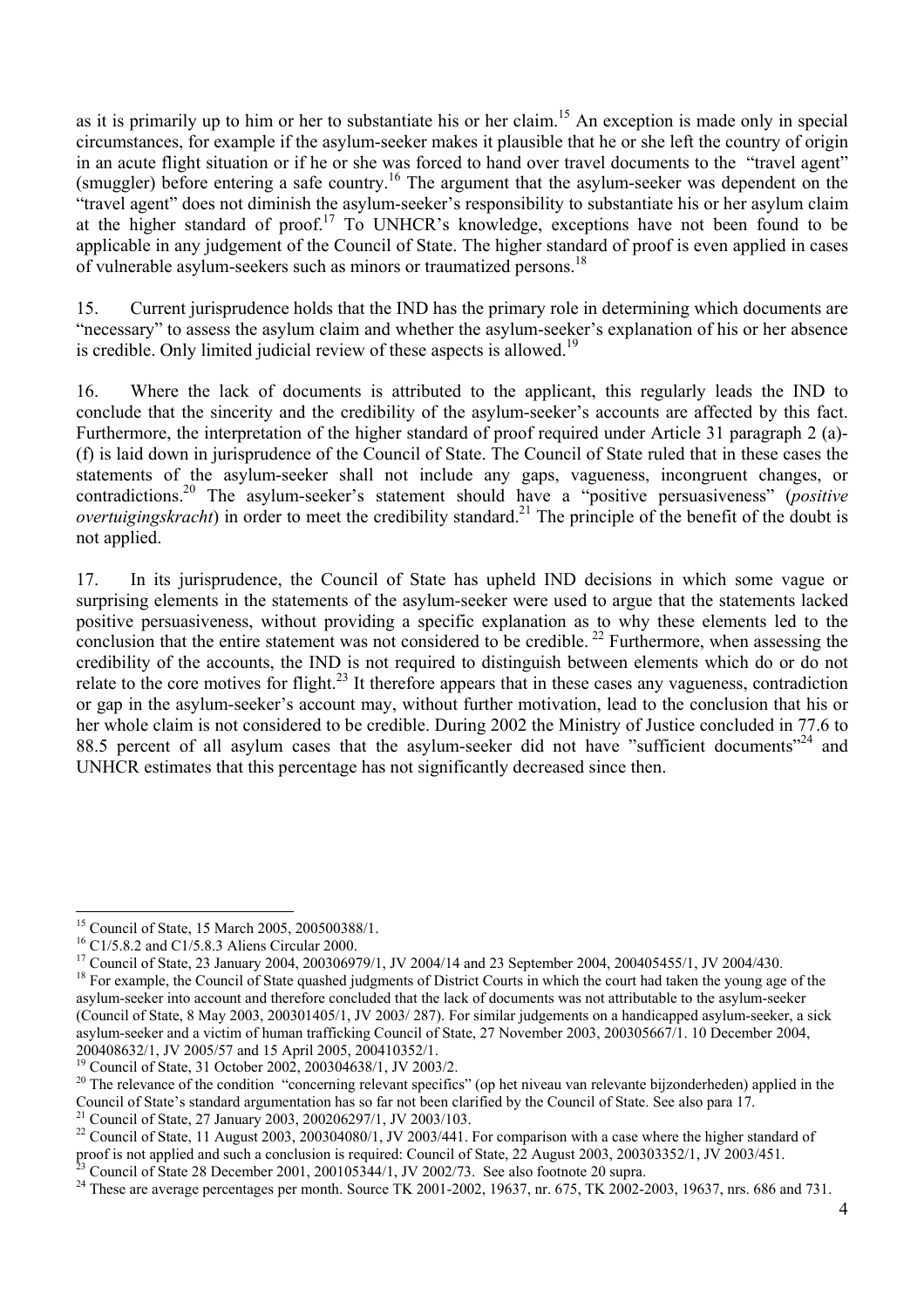# **UNHCR views**

a) Burden and standard of proof

18. While it is a general legal principle that the duty to prove the correctness of a claim lies with the person who submits it, it has been acknowledged that, in relation to asylum applications, the nature of such claims needs to be taken into account when considering who should bear the burden of proof. Furthermore, the potentially serious consequences of an erroneous decision, which may lead to *refoulement* in violation of Article 33(1) of the 1951 Convention, also warrants an adaptation of the general principle.

19. In UNHCR's view, given the particularities of the refugee situation, the asylum applicant has discharged the burden of proof once he or she has made a genuine effort to substantiate his or her story. It is then up to the adjudicator to ascertain and evaluate the facts provided, based on the adjudicator's familiarity with the objective situation in the country of origin as well as relevant matters of common knowledge, and to verify the alleged facts which can be substantiated. The adjudicator needs to use all means at his or her disposal to research information which would facilitate the evaluation of the case. Reference to relevant country of origin and human rights information by the adjudicator will assist in assessing the objective situation in an applicant's home country. Other evidence, such as documents or the testimony of witnesses who can support the applicant's claim to refugee status or who have expertise on relevant country conditions, should also be permitted during the determination procedure.

20. While an initial interview should normally suffice to bring an applicant's story to light, it may be necessary for the examiner to clarify any apparent inconsistencies and to resolve any contradictions in a further interview, and to find an explanation for any misinterpretation or concealment of material facts. Thus, while the burden of proof rests, in principle, on the applicant, there is a "shared" duty to ascertain and evaluate all relevant facts on the part of the adjudicator.

21. The adjudicator must take into account the particularities of the situation in which refugees find themselves; the standard of proof in relation to factual assertions should not be placed at too high a threshold. The adjudicator needs to assess all the evidence, both oral and documentary. Consideration should be given to the fact that, due to the passage of time or the intensity of past events, the applicant may not be able to remember all the factual details and thus may be vague, or he or she may be confused and thus unable to recount the facts accurately, or to provide details. While these elements are to be taken into account in the final assessment of credibility, they should not be used as decisive factors in rejecting a claim. The applicant should be given the opportunity to clarify perceived contradictions or aspects of the claim which the adjudicator considers not to be credible. Even if there are inconsistencies or exaggerations in the evidence presented, the adjudicator must proceed to assess the evidence which is found to be credible, in order to determine if it supports the claim to refugee status in its totality. The rejection of some of the evidence on account of a lack of credibility does not necessarily lead to rejection of the entire asylum claim. The claim must still be assessed on the basis of the information that was found to be truthful, including documentary evidence relevant to the applicant's situation and evidence regarding persons in similar situations.

22. Credibility is established where the applicant has presented a claim that is coherent, consistent and plausible, does not contradict generally known facts or the situation in the country of origin and is therefore, on balance, capable of being believed. However, it is often the case that after the applicant has made a genuine effort to substantiate his or her story, there is still a lack of evidence for some of his or her statements; it is hardly possible, nor indeed necessary for an applicant to prove every factual assertion in the claim. In the case where there is some doubt as to the truth of some factual assertions of the applicant,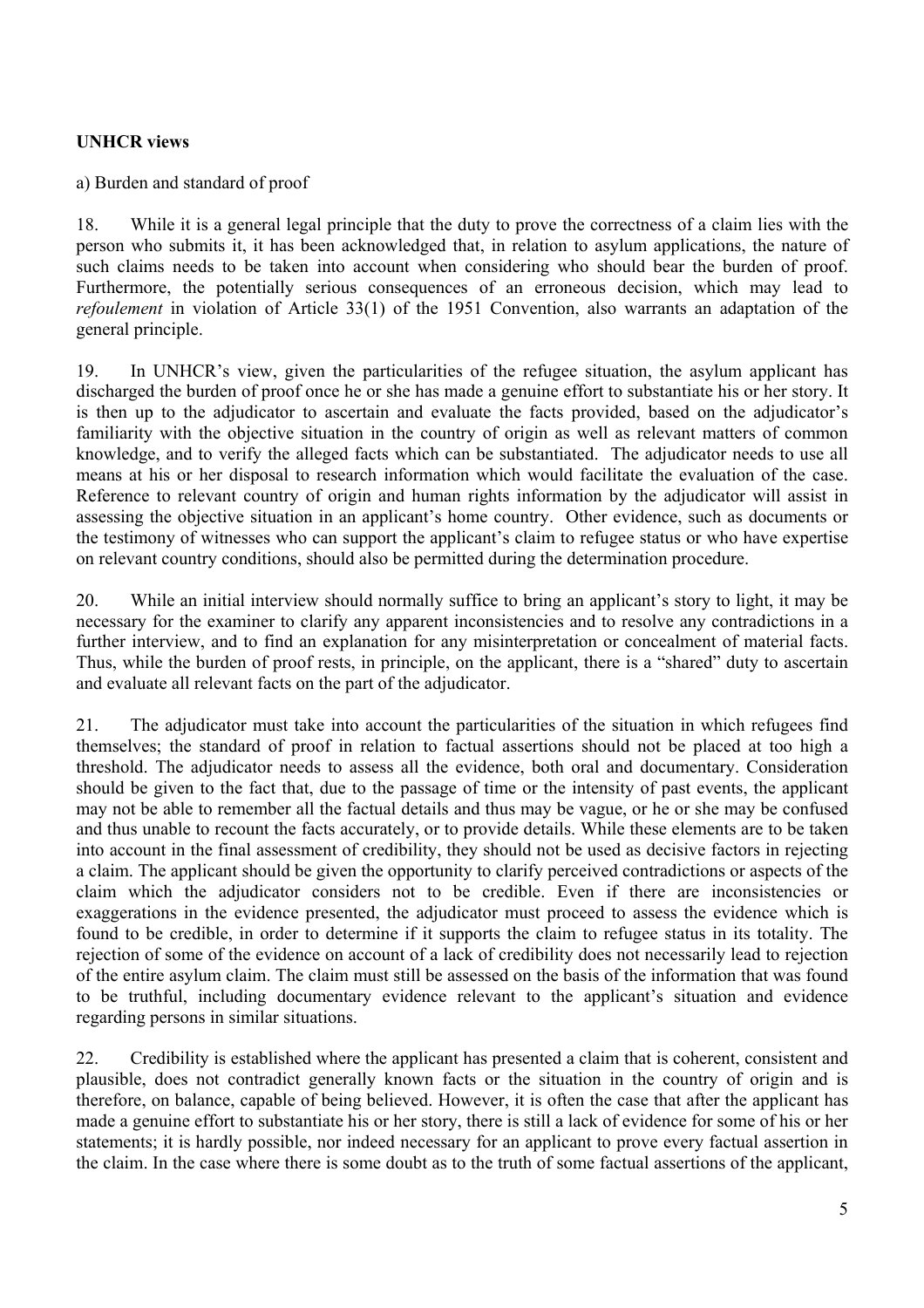but the applicant's story is on the whole coherent, consistent and plausible, then the "benefit of the doubt" should be given in regard to any unproven assertions.

23. Persons who have suffered trauma or who are suffering from mental or emotional disorders require special care. In such cases, whenever possible, the adjudicator should obtain expert medical advice. A medical report should provide information on the nature and degree of mental illness and should assess the applicant's ability to fulfil the requirements normally expected of an applicant in presenting his or her case. In any event, it will be necessary to lighten the burden of proof normally incumbent upon the applicant, and information that cannot easily be obtained from the applicant may have to be sought elsewhere, e.g., from friends, relatives and other persons closely acquainted with the applicant. It may also be necessary to draw certain conclusions from the surrounding circumstances.

24. In a number of decisions, the UN Committee against Torture has noted that torture survivors may be unable to provide exact details about the elements of their claims.<sup>25</sup> Moreover, the memory of individuals who are under stress or who have suffered harm or are fearful of expressing themselves to a person in authority, can play a crucial role in an applicant's (in)ability to provide testimony which is consistent and coherent. In such cases, more reliance on objective facts and an appropriate exercise of the principle of the "benefit of the doubt" may be warranted.

b) Documentary evidence and corroboration

25. Lack of documentation does not in itself render a claim abusive. The fact that refugees are often forced to flee without documentation was intensively discussed during the drafting process of the 1951 Convention and is recognized by Article 31(1) of the 1951 Convention, which exempts refugees under certain conditions from punishment for illegal entry. The UNHCR Executive Committee reaffirmed in 1981, during its thirty-second session, that asylum-seekers should not be "exposed to any unfavourable treatment" solely on the ground that their presence in the country is considered unlawful.<sup>26</sup> Many asylumseekers have valid reasons for absence of or reliance on fraudulent documents, for example because they were forced to leave their countries without documents or they have been compelled to protect the identity of the individuals who assisted them in reaching the asylum country.<sup>27</sup> There is therefore no justification for imposing a higher standard of proof in such cases.

26. The requirement for documentary proof in relation to the reasons for leaving the country amounts to imposing a requirement for corroborative evidence in relation to this part of the claim. Given the special situation of asylum-seekers, they should not be required to produce all the evidence needed to corroborate their statements. Failure to produce documentary evidence should not prevent the claim from being accepted if the statements of the applicant are, overall, plausible and credible.

27. The application of a high standard of proof results in the risk that it cannot be met even though the applicant has a genuine claim. Too high a standard of proof may therefore increase the risk of *refoulement* contrary to Article 33 of the 1951 Convention.

### **Conclusions**

-

28. The heavy emphasis in Dutch jurisprudence on the first interview concerning the merits (*nader gehoor*), does not always sufficiently take into account the particularities of the specific case, nor does it reflect the need to apply the specific standard of proof of factual assertions applicable in refugee cases.

<sup>25</sup> CAT 20-11-1998, 101/1997, see also CAT, 12-5-1999, 124/1998.

<sup>&</sup>lt;sup>26</sup> ExCom Conclusion No. 22 (XXXII) of 1981, para B Nr.2 (a)

<sup>&</sup>lt;sup>27</sup> Global Consultation on International Protection,  $2^{nd}$  meeting: Asylum Processes (Fair and Efficient Asylum Procedures) EC/GC/01/12 of 31 May 2001, para 35f with reference to A/AC.96/914, para 23.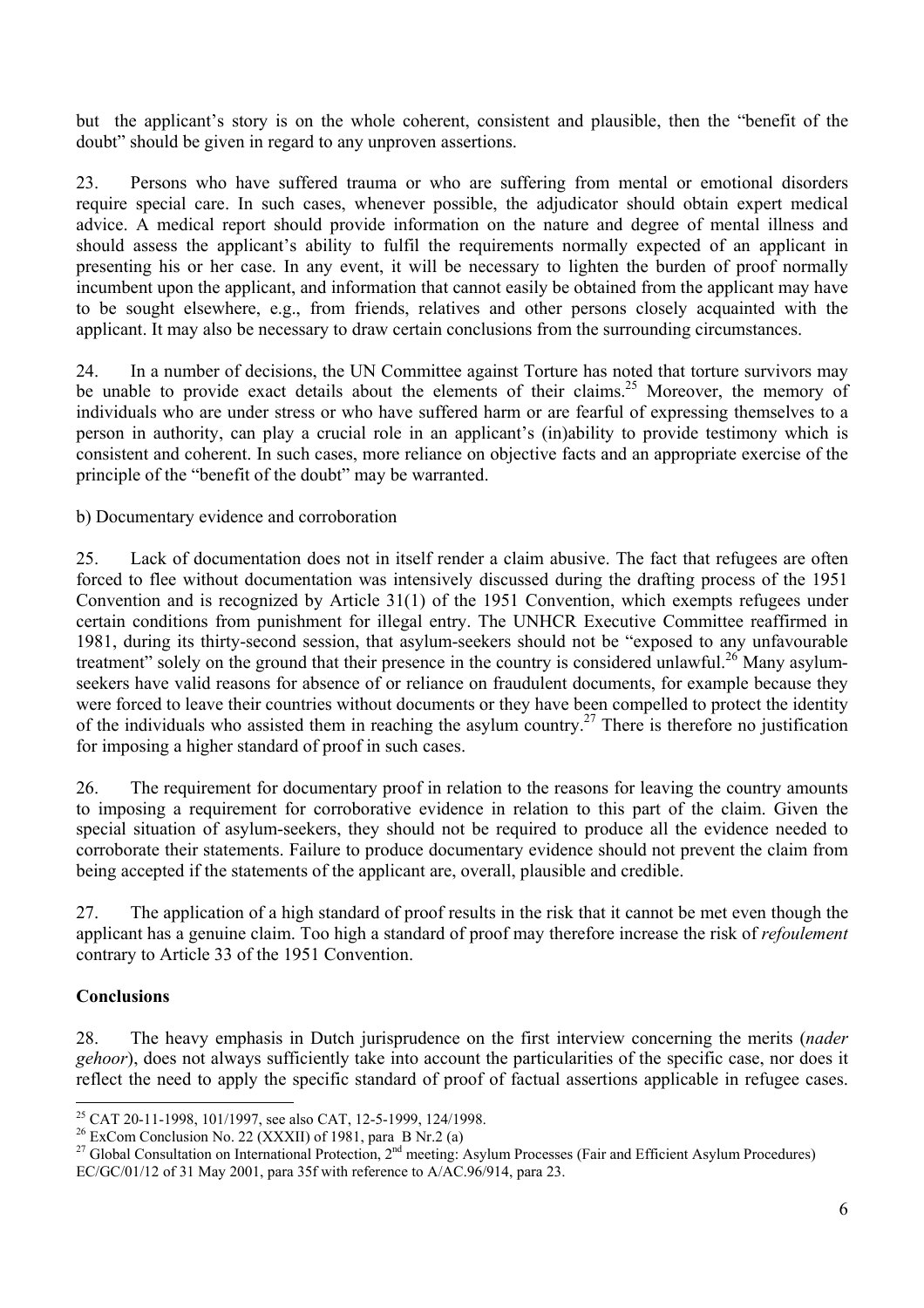Moreover, the procedures also do not provide sufficient safeguards to guarantee that the special situation of persons who have suffered or are suffering from trauma or mental or emotional disorders is taken into account.

29. The strict application of the requirement for documentary proof of identity, nationality, travel route and reasons for leaving the country does not take sufficient account of the special situation of asylum-seekers, who may not be in a position to provide documentary evidence to substantiate their assertions.

30. Where the lack of documentation is attributed to the applicant, this results in the application of a standard of proof which is significantly higher than usual. Current Dutch practice may in effect make it extremely difficult for the asylum applicant to prove his or her claim and may therefore lead to *refoulement* of refugees. UNHCR's concern is intensified by the fact that the higher standard of proof appears to be the rule rather than the exception.

# **(ii) Limitations in the Scope of Judicial Review**

# **Description of the Dutch practice**

a) Right to Appeal

31. As mentioned above, since the implementation of the Aliens Act 2000, Dutch practice has assigned the central role in the asylum process to the Minister of Aliens Affairs and Integration - in practice: the Immigration and Naturalization Department (IND). Negative decisions by the IND on an asylum application in first instance may be appealed to the District Court. The District Court's decisions – positive or negative – may be appealed by the asylum-seeker or by the authorities to the Council of State which is the highest administrative court dealing with asylum cases in the Netherlands since April 2001.

32. The appeal authorities do not have the authority to fully examine the IND's credibility assessment of the asylum-seeker's account. In its jurisprudence developed since April 2001, the Council of State has ruled that the determination of the credibility of the asylum-seeker's account is primarily a responsibility of the IND, and that the IND has a margin of appreciation when applying the official policy regulations to the credibility assessment in an individual case. Therefore, the Council of State argues, judicial review (by the District Courts and the Council of State) of the IND's assessment of credibility is limited to the assessment of whether the IND could reasonably have come to its conclusion (*terughoudende toets*).28 Since most rejections of asylum requests are based on the (negative) assessment of the applicant's credibility, judicial review on the merits of the asylum-seeker's case is limited in the majority of decisions.

33. Moreover, the question of which documents are "necessary" to assess the asylum claim is one to be answered primarily by the IND. Like the review of the asylum-seeker's credibility, the decision on the imposition of the higher standard of proof by the IND in compliance with Article 31 of the Aliens Act 2000 is generally also subject to limited judicial review only.

34. So far, no judgement is known to UNHCR in which the Council of State reversed the application of the higher standard of proof, since it did not find, in any case to date, that the IND could not reasonably

<sup>-</sup><sup>28</sup> Council of State, 27 January 2003, 200206297/1, JV 2003/103. Notwithstanding this principle, the general principles that the decision should also include a motivation and should be prepared with due care are applicable.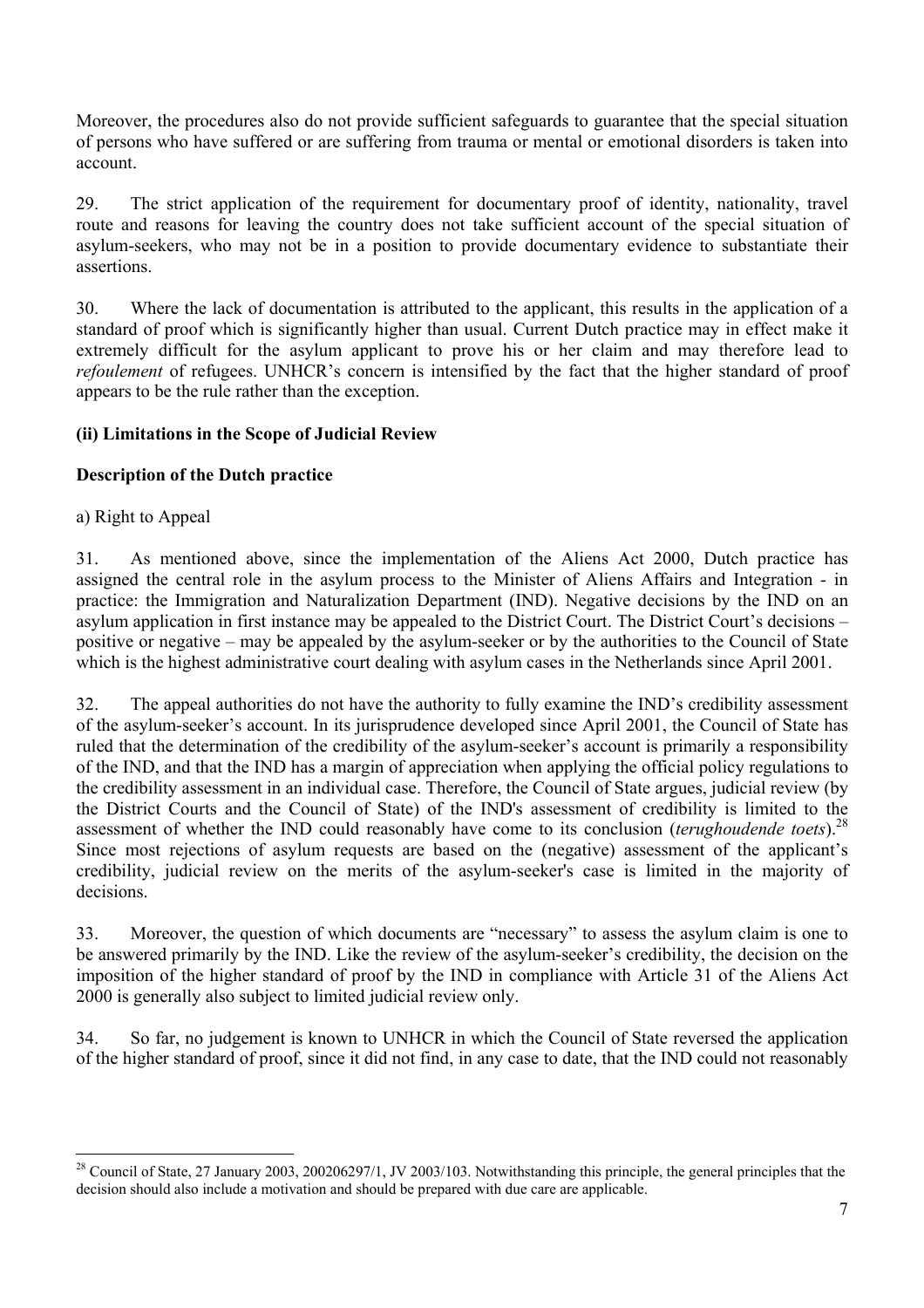have applied this standard. Successful appeals of asylum-seekers at the Council of State on the credibility assessment are rare, especially when the higher standard of proof is applied.<sup>29</sup>

b) Late submission of evidence

35. Furthermore, the "necessary documents" and their translation should be submitted before the IND arrives at a decision on the application. Documents submitted later, for instance when a negative IND decision is appealed to the District Court, may only be admitted by the District Court if the asylum-seeker makes plausible that he or she was unable to submit them earlier, e.g. because he or she was in an acute situation when he or she fled the country of origin.<sup>30</sup> This requirement is applied strictly. Potentially important documents which are submitted at the appeal stage may therefore not be considered.<sup>31</sup>

# **UNHCR views**

a) Right to Appeal

36. The provision of a meaningful appeal is a fundamental requirement in the context of refugee status determination, where the consequences of an erroneous decision can be particularly serious. Its scope should take into consideration the consequences of incorrect first instance decisions. An oversight of existing international protection needs can cause irreparable harm. Procedures in place in most States recognize that standards of due process require an appeal or review mechanism to ensure the fair functioning of asylum procedures. State practice generally permits at least one appeal or review which involves considerations of both fact and law. A key procedural safeguard, deriving from general administrative law and essential to the concept of effective remedy, is that the appeal be considered by an authority different from and independent of that making the initial decision. The possibility for the appeal or review authority to gain a personal impression of the applicant through an interview or a hearing is another important safeguard. $32$ 

37. The UNHCR Executive Committee has included the requirement for a substantial judicial review among the basic requirements for an asylum procedure. Its Conclusion No. 8 states that:

"If the applicant is not recognized [as a refugee], he should be given a reasonable time to appeal for a formal reconsideration of the decision, either to the same or to a different authority, whether administrative or judicial, according to the prevailing system.<sup>33</sup>

38. This Conclusion envisages an appeal which reviews the merits of the first instance decision. The term "formal reconsideration" goes beyond a review of limited scope. It implies a new consideration of the case, including the reasons for the initial decision. This is also borne out by the Committee's stipulation to afford applicants a "reasonable time" to make their submission in order to effectively exercise a full right of appeal. The importance of an appeal mechanism was reiterated by the Executive Committee in 1983 in its Conclusion No. 30 (XXXIV), which urged that an appeal procedure be

-

 $^{29}$  For an example, see: Council of State, 10 July 2003, 200301823/1. In this case, the argument of the IND that statements of the asylum-seeker were contradictory was factually wrong, as becomes apparent in the judgement of the Council of State. <sup>30</sup> Council of State, 21 July 2003, JV 2003/468, Council of State, 20 January 2004, JV 2004/98, Council of State, 15 March

<sup>2005, 200500388/1.</sup> 

<sup>&</sup>lt;sup>31</sup> Council of State, 24 December 2004, 200408056/1, JV 2005/118.

<sup>&</sup>lt;sup>32</sup> Global Consultations on international protection, Asylum Processes (Fair and Efficient Asylum Procedures), EC/GC/01/12 of 31 May 2001, para. 41ff.

 $33$  ExCom Conclusion No. 8 (XXVIII) of 1977, § (e)(vi). The Committee against Torture has also repeatedly underlined the importance of an effective remedy in cases of allegations of violations of Article 3 of the 1984 Convention against Torture, requiring an effective, independent and impartial review of the decision. See for example, decision on communication No. 233/2003, CAT/C/34/D/233/2003.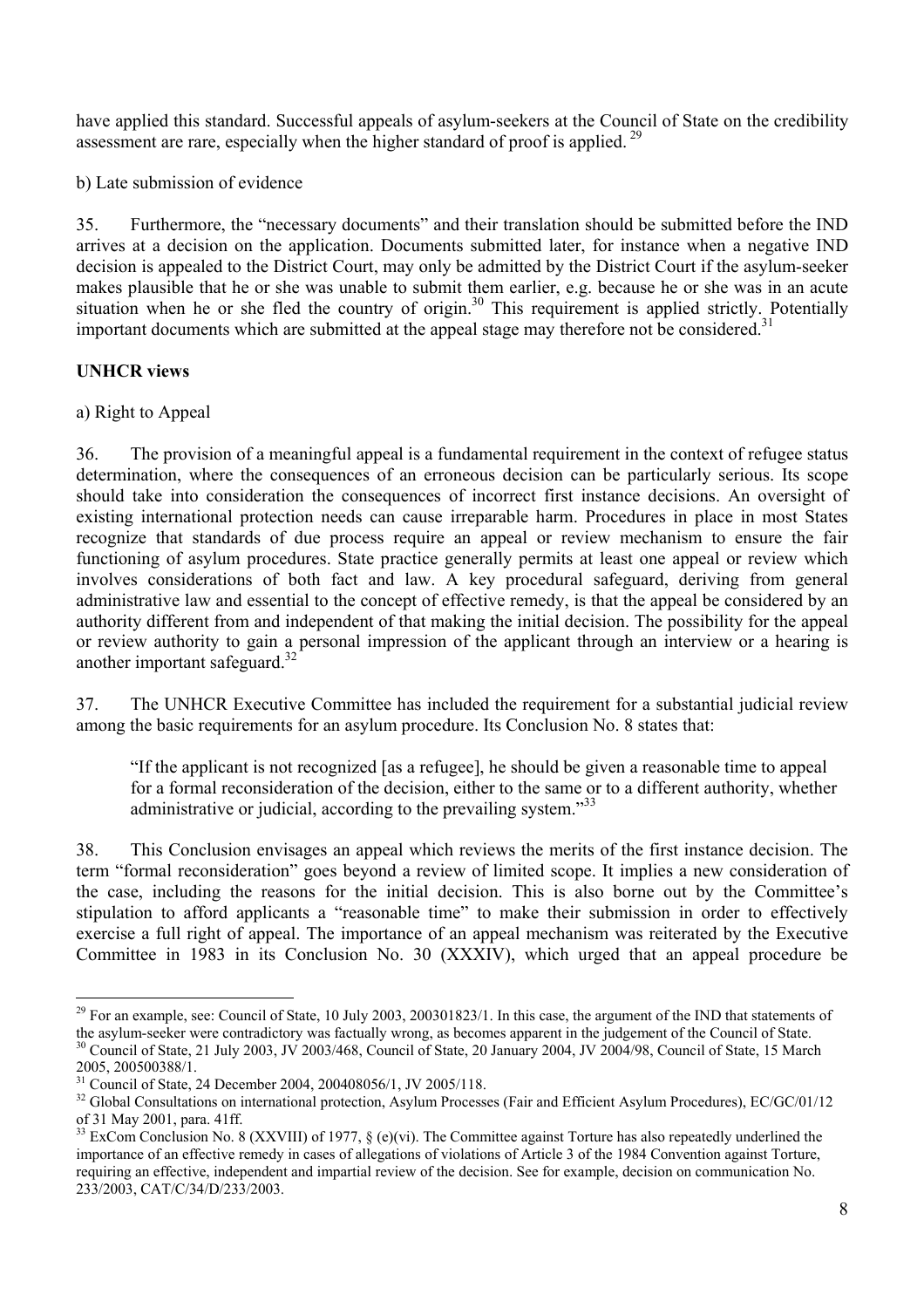maintained, even in the context of accelerated procedures designed to handle manifestly unfounded or abusive claims  $34$ 

39. The Executive Committee's recommendations contained in Conclusion No. 8 are viewed by UNHCR as an important set of substantive and procedural guarantees designed to ensure international protection for persons in need of it. The credibility assessment is, in UNHCR's view, a substantial part of the process of establishing the facts. Assessing the credibility of the applicant's statements is the most difficult part in the examination of many asylum requests, and errors may occur. A review offers the possibility to correct such mistakes. Especially in asylum cases, where it is often impossible to produce corroborative evidence to substantiate oral statements, credibility may be the primary basis for the decision. If the scope of judicial review is in effect limited to questions of law, it cannot be examined whether the first-instance authority has correctly established the material facts of the case. This means that in cases where the rejection of the claim in first instance was based on a negative credibility finding, the appeal is in effect rendered meaningless.

40. The importance of the right to appeal on facts and law, including on credibility questions, is demonstrated in the practice of similarly-situated States Parties, including Austria, Belgium, Germany, Luxembourg and the United Kingdom. In fact, research has shown that many refugees in Europe are granted protection only upon appeal of an initial negative decision taken by an administrative authority.<sup>35</sup> This includes cases where the first instance decision was overturned because mistakes in establishing the facts were found. There is therefore support for UNHCR's position within European law and practice.

b) Late submission of evidence

41. It is the duty of the applicant to submit all available evidence supporting his or her claim as early as possible. However, failure to fulfil this obligation may have a variety of reasons. The applicant may for example not have been aware of the evidence, or it may not have been available to the applicant. To avoid any erroneous decision, the appeal authorities should have an opportunity either to take evidence into consideration which was not submitted earlier, or to refer the case back to the first instance authority for such a review. No case should be rejected solely on the basis that the relevant information was not presented or documents were not submitted earlier. To ignore evidence which supports the essence of the claim would be in breach of the 1951 Convention and may, depending on the specific circumstances of the case, lead to a violation of the *non-refoulement* principle.

### **Conclusion**

-

42. The limited judicial review practised in the Netherlands is not in line with the recommendations outlined above. UNHCR is therefore concerned that the appeal in the Netherlands cannot be considered an adequate mechanism for the review of first instance decisions, with a view to minimizing the risk of *refoulement* contrary to Article 33(1) of the 1951 Convention. Refusing evidence solely because it has been submitted late is not in keeping with the 1951 Convention, and may result in a violation of the *nonrefoulement* principle.

# **D. SUMMARY CONCLUSIONS**

43. In UNHCR's view, several provisions of the Dutch asylum procedure compound the risk that a person's well founded fear of persecution or other need for international protection is never properly assessed. As a consequence, a refugee may not be identified as such, and may therefore risk being

 $34$  ExCom Conclusion No. 30 (XXXIV), § (e)(iii).

<sup>&</sup>lt;sup>35</sup> See for instance *Statistical Yearbook 2002*, tables C.15 and C.16, UNHCR 2004.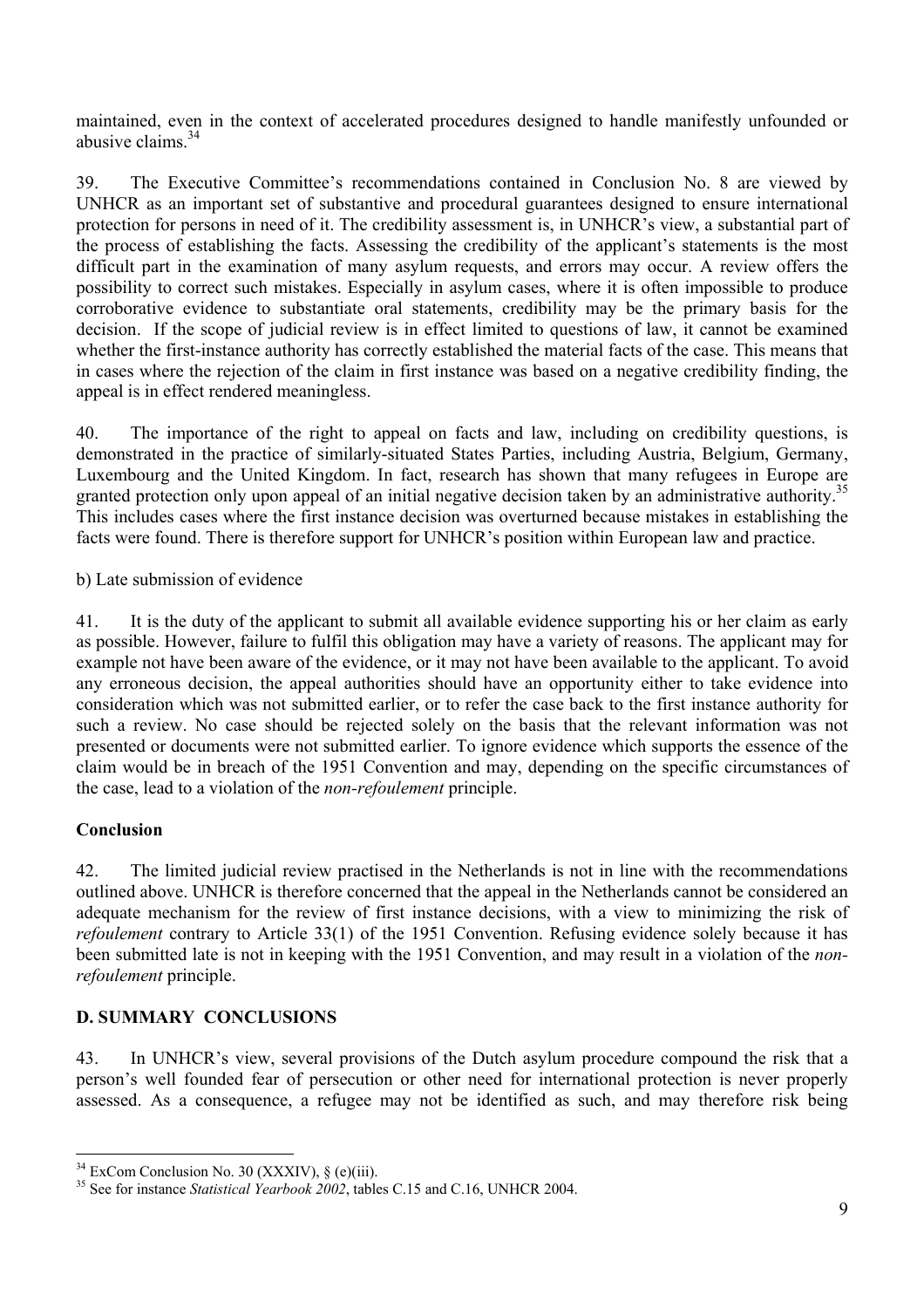*refouled* in contravention of Article 33 of the 1951 Convention. The following are the main areas of concern:

- Dutch jurisprudence on the allocation of responsibilities between asylum-seeker and interviewer for the establishment of the facts places on the applicant an onerous burden of proof, which is extremely difficult to discharge, with no consideration for the sharing of the burden by the adjudicator.
- The Dutch asylum process places a higher standard of proof on asylum-seekers who do not submit sufficient documentary evidence in respect of their identity, nationality, travel route and their fear of being persecuted or being subjected to torture or to inhuman or degrading treatment or punishment. The strict jurisprudence on the accountability of the asylum-seeker for the lack of corroborative evidence and the high standard of proof for credibility assessment in these cases make it extremely difficult for asylum-seekers to meet the threshold of proof.
- Judicial review of the first instance decision, as regards the key issues for the application of the higher standard of proof and credibility assessment, is restricted to the assessment of whether the IND could reasonably have come to its conclusion. In practice this appears to render the review ineffective, where rejection at first instance is based on lack of credibility.
- Evidence submitted after the first instance decision is regularly not taken into consideration. This may lead to material evidence being excluded from consideration and therefore a wrong decision on credibility may be reached.
- There are insufficient safeguards to guarantee the appropriate application of the provisions for vulnerable groups such as traumatized persons or minors, hence in effect disregarding the humanitarian dimensions of the asylum process.

UNHCR Geneva, May 2005